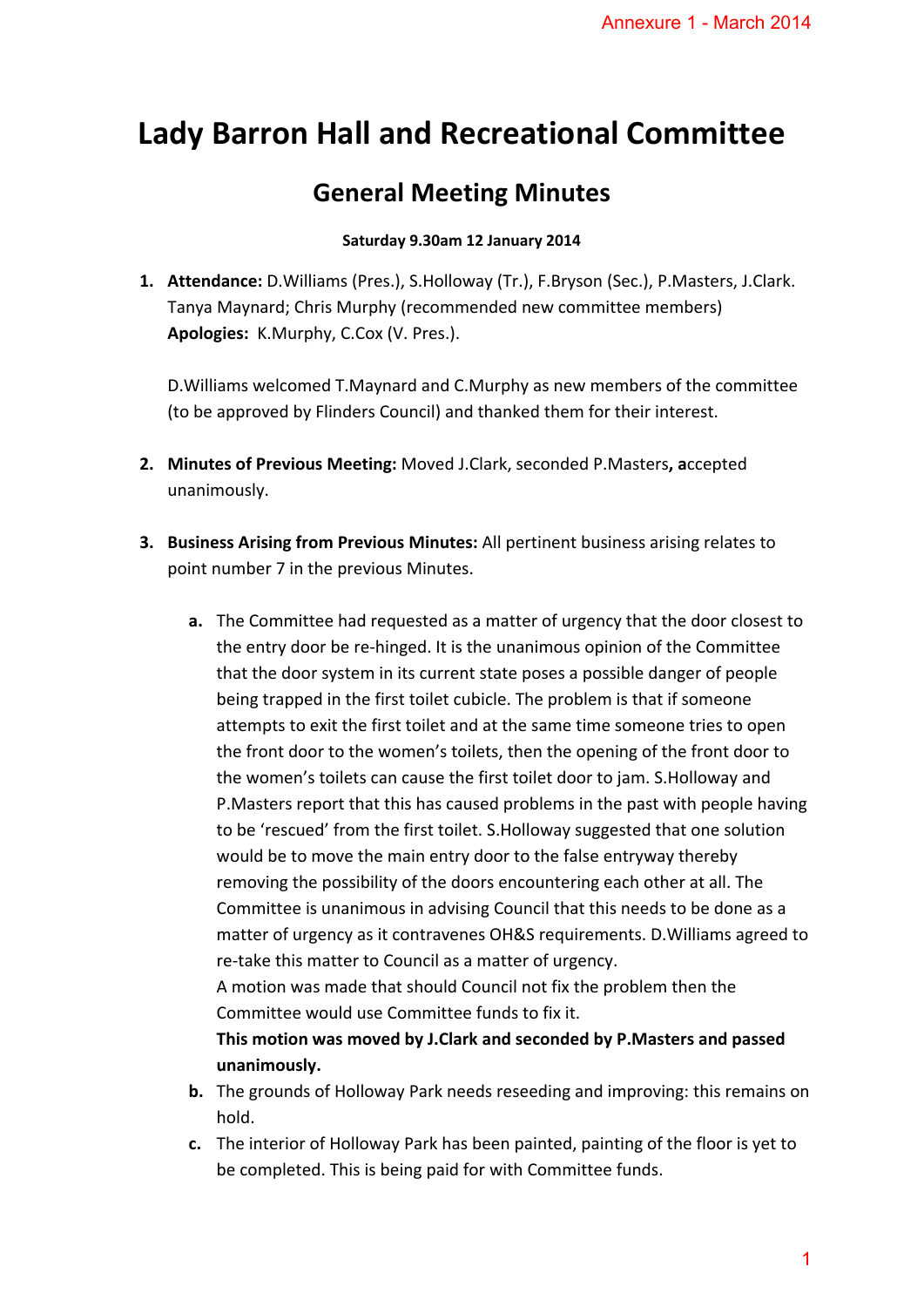- **d.** Windows at LB Hall: The Committee **again** recommends to Council that the window cleaner be called upon to clean the eye level windows at the hall twice per year or more often if necessary for a particular hire. It was noted that it has been some years, or perhaps decades, since the high windows were cleaned and requests that Council find a way to have them cleaned. The possibility of hiring a cherry picker was raised.
- **4. Treasurer's Report and financial issues:** The current balance of the account is \$9,138.25 after deposits of \$3208.86 and outgoings mostly for the painting of Holloway Park and piano tuning.

### **5. Maintenance required: (Report due to FC in March)**

**a.** See the issues raised in 'Business arising from the previous minutes'

### **6. Obligations Pending:**

**a.** Place of Assembly Licenses current until February 2014. F.Bryson to request their reissue.

### **7. Correspondence:**

- **a.** Letters of event advisement out re LB Festival to: LB Fire Fighters, FI Police, FI Ambulance and SES
- **b.** Event and Temporary Food Stalls licences applied for, granted and all fees waived by Council.
- **c.** Letter to Furneaux Freight to ask for freight fees to be waived for fundraising freight. Letter of thanks for such after granted.

#### **8. General Business:**

- **a.** Update on Assets Review: It's very close, D.Williams advised. The Committee agreed that it looks for to seeing it as soon as possible.
- **b.** Report on LB Festival: D.Williams thanked the Committee members for their work to produce a successful Festival. He thanked the community for their help and support and Fran Bryson, Judy Clark, Sam Gowthorp and Bev Rawson for planning the event and hoped it wold become an annual occasion. It was noted that the event raised approximately \$2500 towards renovating the LB Hall. Annexure 1 - March 2014<br>
ends to Council that the<br>
erel windows at the hall<br>
ricular hire. It was noted<br>
ince the high windows were<br>
we them cleaned. The<br>
nce of the account is<br>
ly for the painting of<br>
revious minutes'<br>
re
- **c.** Three Peaks activities: There is talk of some yachts coming at Easter who would like us to put on a breakfast. This idea needs some coordination and it was suggested that the Community Development Officer might be the best placed person to coordinate such.
- **d.** Terms of Reference: on hold until FC releases new ToR guidelines